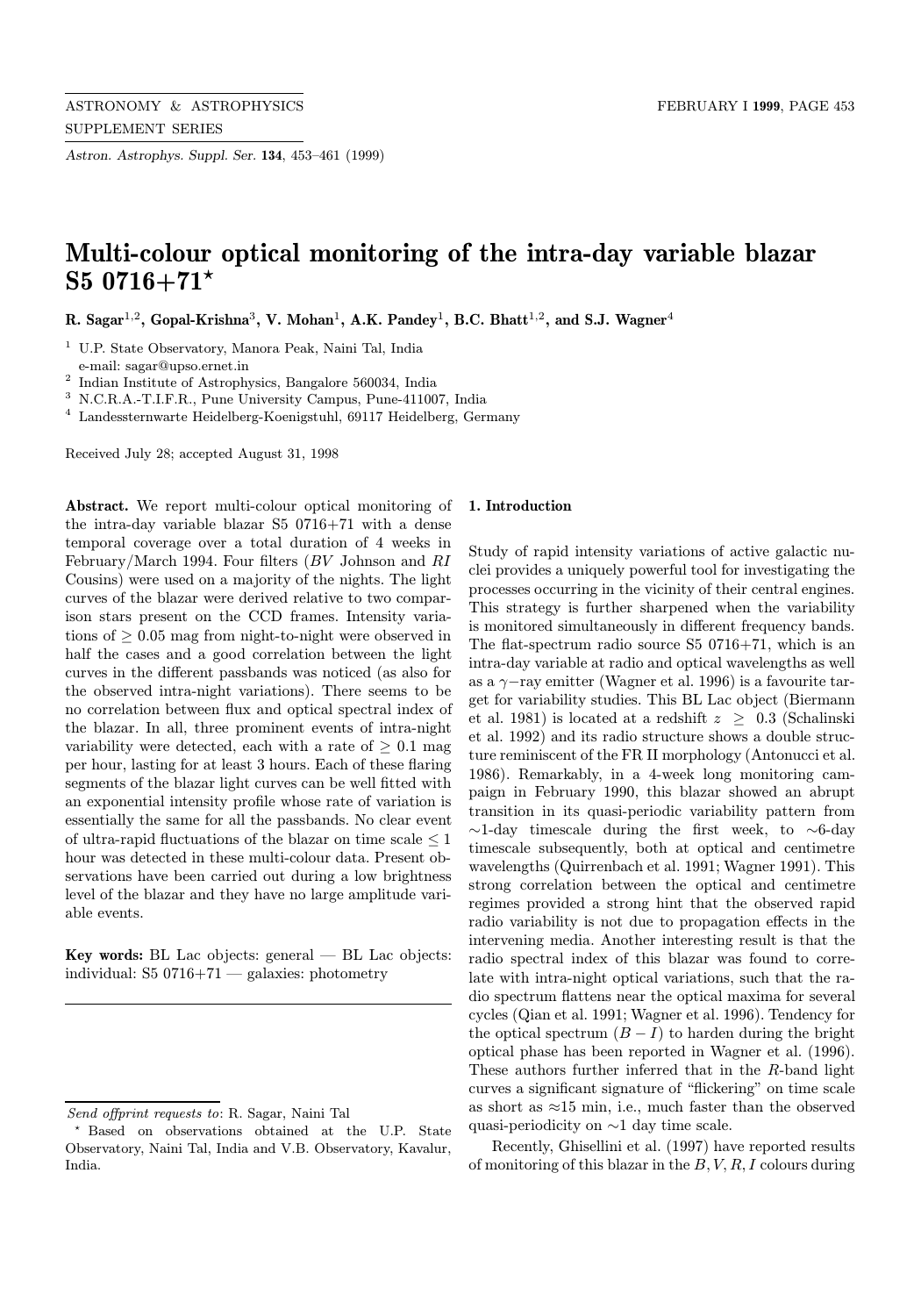November 1994 to April 1995. They have also provided in these passbands the calibrated magnitudes of 4 comparison stars in the field of this blazar for which they have estimated an interstellar extinction of  $A_V = 0.23$  mag. Their campaign recorded a few events of ultra-rapid (intranight) variations with an amplitude of about 5% within a few hours, superposed on slower variations. Another finding from their study is that in the "low" optical state the  $(B - R)$  spectral index responds to fast optical variations occurring on day-like time scales, the spectrum becoming bluer with increasing brightness in  $R$ . Interestingly, such a correlation was not found for the slower variations, indicating a different physical mechanism for such variations (Ghisellini et al. 1997).

In order to investigate further this blazar, a onemonth long multi-band monitoring campaign covering radio through γ−ray bands was carried out by us and our collaborators during February/March 1994. In the optical, only R band was common to all the datasets obtained from the various participating observatories. A detailed presentation based on this campaign is under preparation. In this brief paper, we confine ourselves to presenting the results from our dense multi-colour optical monitoring. These observations covered a total baseline of one month and provided a fairly dense coverage on most of the nights. Such data can allow us to resolve the temporal structure of the intensity variations, thereby providing a closer insight into the radiation processes involved.

#### 2. Observations and data reduction

The multi-star CCD photometric monitoring was carried out for 21 nights during February/March 1994 using two 1-metre class telescopes located at Naini Tal and Kavalur in India, at a separation of ∼2500 km. Due to the high declination of the blazar the airmass was generally larger than 1.5, but the object could be monitored typically for about 5 hours in a night. The positional offsets, the calibrated BV Johnson and RI Cousins magnitudes and instrumental colours of the three comparison stars used for differential photometry of the blazar are listed in Table 1. The photometric measurements for stars 1 and/or 2 have been carried out by Takalo et al. (1994); Ghisellini et al. (1997) and Villata et al. (1998) in the different passbands. Within the errors, the magnitudes derived by them for a star agree fairly well. For stars 1 and 2, the  $BVR$  data are taken from Villata et al. (1998) as they are the most accurate measurements; while the I magnitudes are adopted from Ghisellini et al. (1997). For star 3, these values are determined from stars 1 and 2, using the differential instrumental magnitudes measured in our campaign. A log of observations for the entire campaign is given in Table 2. Further details of the observations are summarized below.

Table 1. Positional offsets in arcmin and the differential  $(\Delta)$ instrumental  $(b - v)$  and  $(v - i)$  colours in mag of the comparison stars are relative to the blazar S5 0716+71. Stars observed by Takalo et al. (1994), Ghisellini et al. (1997) and Villata et al. (1998) have been identified with prefix T-, G- and Vrespectively. BV RI are standard magnitudes

|                                         | Star 1             | Star 2                                                                                                                                                                                   | Star 3                 |
|-----------------------------------------|--------------------|------------------------------------------------------------------------------------------------------------------------------------------------------------------------------------------|------------------------|
| Other ide-<br>ntifications              | G-C, V-5,<br>$T-2$ | $G-B, V-3$                                                                                                                                                                               |                        |
| Offset $(E/W)$<br>Offset $(N/S)$ 1.15 S | $0.04$ E           | 0.10 W<br>2.10 S                                                                                                                                                                         | $0.92\,$ W<br>$1.28$ S |
| $\Delta(b-v)$<br>$\Delta(v-i)$          | 0.13<br>$-0.20$    | 0.13<br>$-0.24$                                                                                                                                                                          | 0.19<br>$-0.18$        |
| B<br>V<br>R.<br>I                       |                    | $14.15 + 0.01$ $13.04 + 0.01$ $15.69 + 0.03$<br>$13.55 + 0.02$ $12.43 + 0.02$ $16.16 + 0.04$<br>$13.18 + 0.01$ $12.06 + 0.01$ $15.75 + 0.03$<br>$12.85 + 0.05$ 11.79 + 0.05 15.39 + 0.06 |                        |

Table 2. Log of the CCD observations

| Date       | Observatory   | Duration      | Filter(s)            |
|------------|---------------|---------------|----------------------|
|            | (hours of UT) |               |                      |
| 28 Feb. 94 | UPSO          | $15.5 - 16.3$ | $\overline{B},V\!,R$ |
| 1 Mar. 94  | UPSO          | $14.5 - 19.2$ | B, V, R, I           |
| 2 Mar. 94  | UPSO          | $13.5 - 19.9$ | B, V, R, I           |
| 3 Mar. 94  | UPSO          | $14.4 - 19.7$ | B, V, R, I           |
| 4 Mar. 94  | UPSO          | $14.6 - 19.5$ | B, V, R, I           |
| 5 Mar. 94  | UPSO          | $14.6 - 18.4$ | B, V, R, I           |
| 6 Mar. 94  | UPSO          | $14.6 - 19.4$ | B, V, R, I           |
| 7 Mar. 94  | UPSO          | $14.8 - 19.5$ | B, V, R, I           |
| 8 Mar. 94  | UPSO          | $13.9 - 19.1$ | B, V, R, I           |
| 15 Mar. 94 | UPSO          | $15.4 - 17.8$ | B, V, R, I           |
| 16 Mar. 94 | UPSO          | $14.4 - 18.8$ | B, V, R, I           |
| 16 Mar. 94 | <b>VBO</b>    | $14.2 - 19.2$ | R, I                 |
| 17 Mar. 94 | UPSO          | $15.6 - 18.4$ | B, V, R, I           |
| 17 Mar. 94 | <b>VBO</b>    | $14.3 - 18.6$ | R, I                 |
| 18 Mar. 94 | UPSO          | $15.2 - 18.2$ | B, V, R, I           |
| 18 Mar. 94 | VBO           | $13.8 - 18.6$ | R, I                 |
| 19 Mar. 94 | <b>VBO</b>    | $13.8 - 18.6$ | R, I                 |
| 20 Mar. 94 | <b>VBO</b>    | $14.2 - 18.0$ | R, I                 |
| 21 Mar. 94 | UPSO          | $15.1 - 18.1$ | B, V, R, I           |
| 22 Mar. 94 | UPSO          | $13.8 - 18.2$ | B, V, R, I           |
| 25 Mar. 94 | UPSO          | $14.3 - 16.4$ | B, V, R, I           |
| 26 Mar. 94 | UPSO          | $14.4 - 16.1$ | V, R, I              |
| 27 Mar. 94 | UPSO          | $14.4 - 16.0$ | V, R, I              |
| 28 Mar. 94 | UPSO          | $14.2 - 15.2$ | V,R,I                |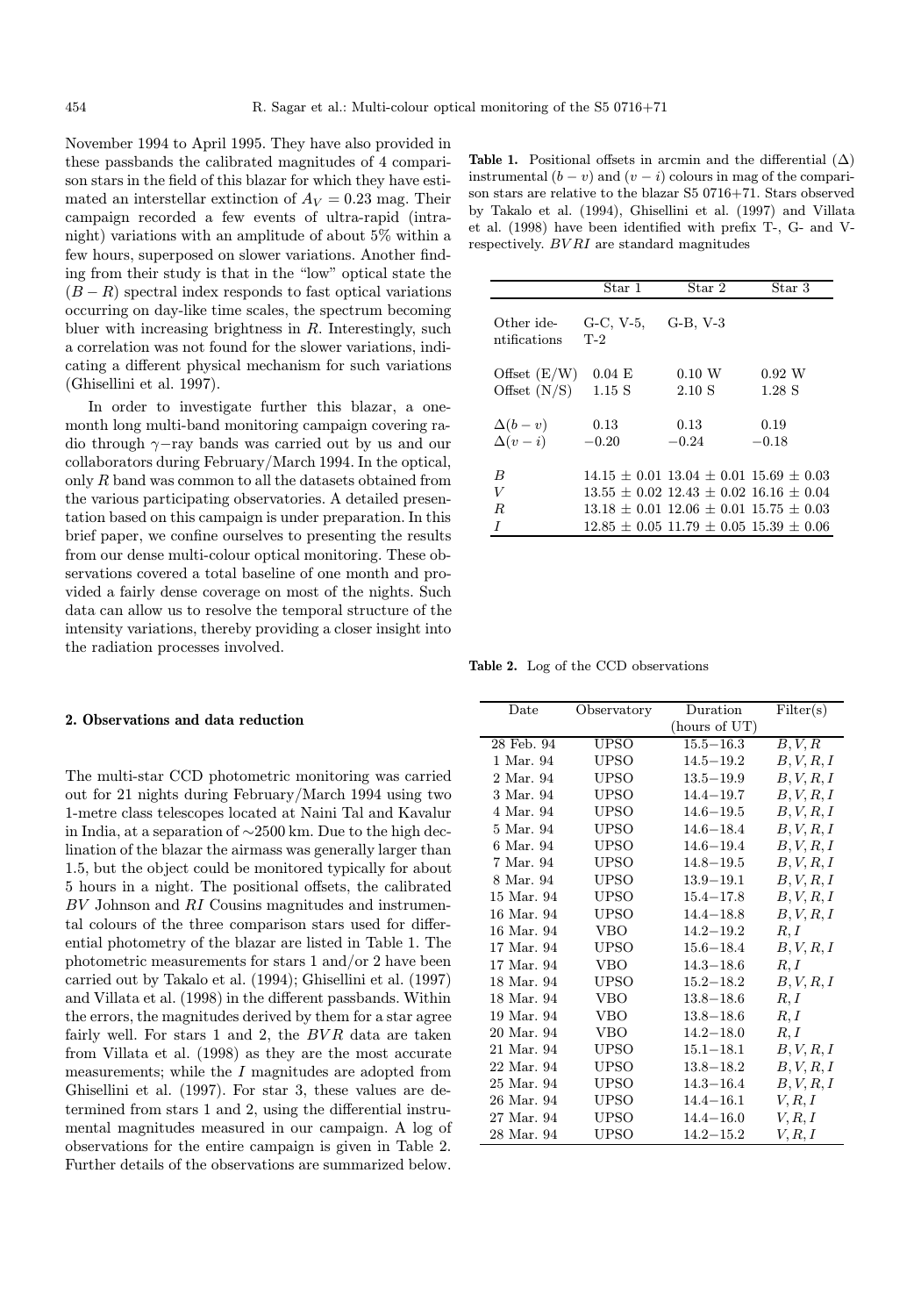#### 2.1. The UPSO observations

The BV Johnson and RI Cousins photometric observations were carried out using the Photometrics CCD system at the f/13 Cassegrain focus of the 104-cm Sampurnanand reflector of the Uttar Pradesh State Observatory (UPSO), Naini Tal on 19 nights in February/March 1994 (Table 2). Typical seeing was around  $1.5$ ". Details of the CCD system are reported in Mohan et al. (1991). Typical exposure times were  $20 - 60$  s in R and I,  $1 - 2$  min in V and 3 − 5 min in B. The observed comparisons are stars 1 and 2 (Table 1).

#### 2.2. The VBO observations

CCD photometric observations in  $R$  and  $I$  Cousins passbands were made using the Thomson-CSF TH7882 CCD chip mounted at the f/13 Cassegrain focus of the 102-cm telescope of the Vainu Bappu Observatory (VBO) at Kavalur. Typical seeing was around  $2^{\prime\prime}$ . Details of the instrumental set up can be found in Sagar & Pati (1989). Typical exposure times were  $5 - 10$  min in both R and I passbands (owing to large zenith distance of the object and frequent cloudy conditions). The observed comparisons are stars 1 and 3 (Table 1).

#### 2.3. The differential light curves (DLCs)

At both sites, bias and dark frames were taken intermittently throughout the observations. The pixel size of  $23 \times 23 \ (\mu m)^2$  of both CCD systems corresponds to 0.36  $(\text{arcsec})^2$  on the sky. The chip size of  $384 \times 576$  pixels covers an area of  $2.3 \times 3.4 \ (\text{arcmin})^2$ . In order to improve the signal/noise ratio the data were acquired in the binning mode of  $2 \times 2$  (pixels)<sup>2</sup>. In order to detect small intensity fluctuations, we performed differential photometry, generally ensuring that the locations of the blazar and the comparison stars did not change by more than a few pixels from exposure to exposure during a night. This largely obviated the need to flat-field the frames (which introduces additional noise). The background was subtracted using the measured counts within the annuli (between radii of 25 and 35 pixels) around the circular aperture of 5 pixel radius, centred at the desired object.

The data were reduced at the VBO VAX 11/780 system using DAOPHOT software package, as described in Gopal-Krishna et al. (1993; 1995). In order to maximise the signal/noise ratio, we performed the aperture-growth analysis described by Howell (1989). Accordingly, a circular aperture of 10 pixels  $(=7'')$  diameter was adopted for the photometry of the blazar as well as the comparison stars. The DAOPHOT algorithm also provided estimates of the statistical errors of the computed relative magnitudes, which were usually  $\langle 1\%$  for all the passbands. Using the computed instrumental magnitudes, differential light curves (DLCs) were generated. These represent the relative instrumental magnitudes of the blazar relative to the two comparison stars, and the same for the pair of comparison stars (Figs. 1 and 2). Note that the comparisons used are stars 1 and 2 for the UPSO DLCs and stars 1 and 3 for the VBO DLCs. It is seen that the average instrumental colours of the blazar are not much different from those of the three comparison stars (Table 1).

#### 3. Results

On 13 out of the total 21 nights, the DLCs span a minimum duration of 4 hours and have a fairly dense coverage (about 4 data points per hour in each passband). Of the 5 nights observed from VBO, three (March 16, 17 and 18) overlap with the monitoring carried out from UPSO. Fortunately, the two cloudy nights at UPSO (March 17 and 18) happened to fall within this overlap and this deficit can thus be partly offset with the available VBO data. The March 16 data from both observatories have high signal/noise ratio and are found to be in good agreement (Figs. 1 and 2). Note that all 4 passbands have been used on 15 of the nights, whereas only  $R$  and  $I$  data are available for the two nights covered from VBO alone. Also, on 4 nights at UPSO only 3 filters  $(V, R, I)$  were used.

In order to examine inter-night and long-term optical variability trends more clearly, we have generated a compressed version of the DLCs, integrating just the data acquired during the first and the last hour of observations on each night. This gave two data points per night (excepting a couple of cases when the entire duration of observation was less than two hours and therefore only one data point could be obtained). The above integration typically involved  $3 - 4$  data points in B and V, and  $5 - 6$ data points in  $R$  and  $I$  passbands. The compressed DLCs are shown in Fig. 3.

## 4. Discussions

## 4.1. Long-term optical variability

Present light curves (Fig. 3) in combination with the optical light curves given by Wagner et al. (1996) and by Ghisellini et al. (1997) are used to decipher behaviour of the long-term optical variability of the blazar. The 8 months (in 1990/1991 winter) long relative light curve given by Wagner et al. (1996) shows a variation of about 2.5 mag in R passband. The source remained in "low" state for about 50 days starting from  $JD = 2448150$ . Then, after a slight brightening, it declined to a minimum intensity level around  $JD = 2448270$ . After that it brightened ( $\sim$ 2.5 mag in R) rapidly to reach a maximum intensity level around  $JD = 2448300$ . On the other hand, over the 5 months (November 1994 to April 1995) observational period, the light curve in  $R$  passband given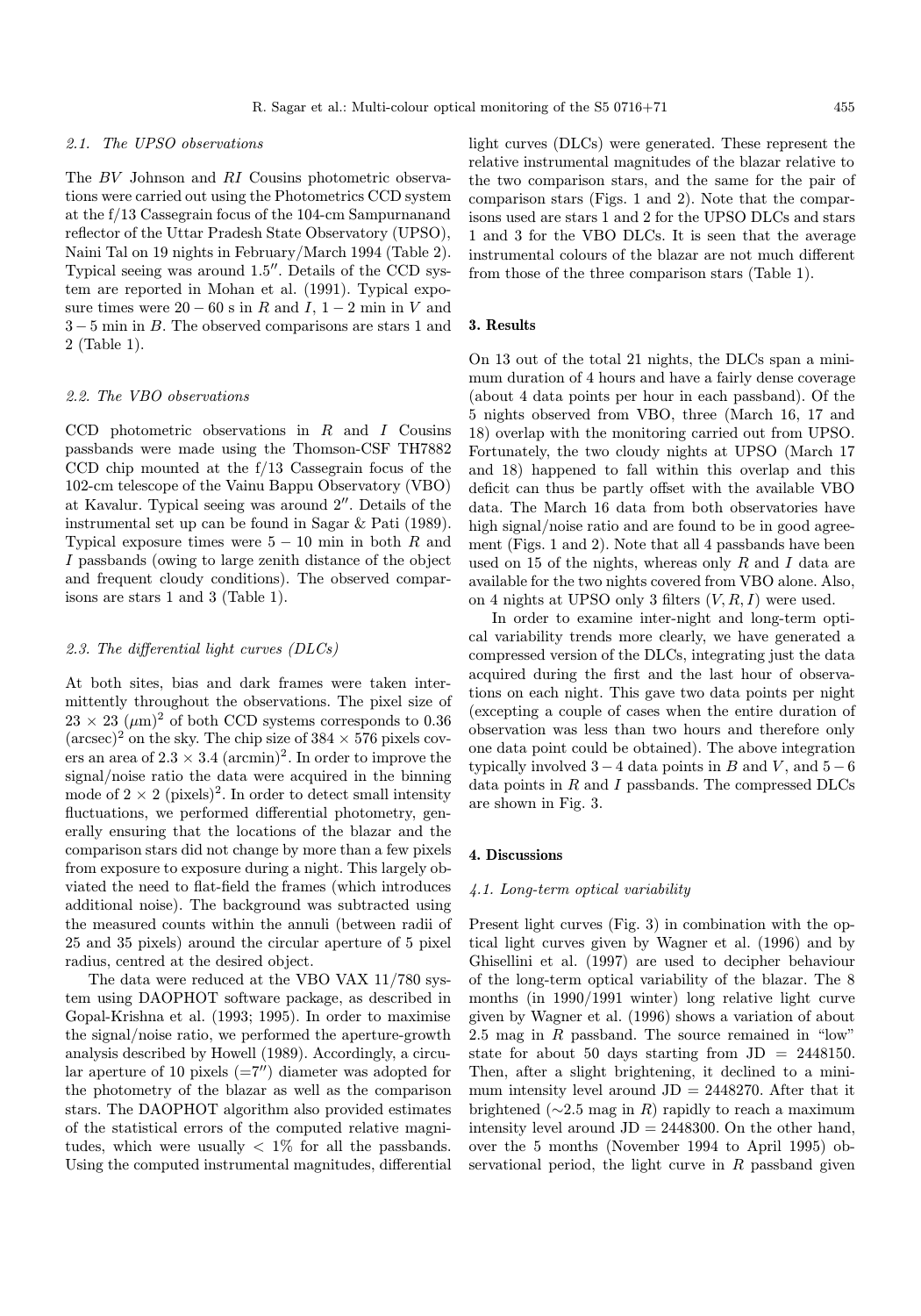

Fig. 1. DLCs in the  $B, V, R, I$  passbands deduced from the UPSO observations on 19 nights (excepting for February 28 on which I-band data could not be obtained, whereas for the last 3 nights B-band observations could not be made). The symbols crosses, squares, filled circles and triangles refer to  $B, V, R$  and I passbands respectively. In order to plot the DLCs with clarity in the  $B, V, R, I$  sequence from bottom to top, we have applied fixed offsets of 0.25 mag in B, 0.0 mag in V and  $-0.1$  mag in R and I for the DLCs involving the blazar and 0.1 mag in B, 0.0 mag in V and  $-0.05$  mag in R and  $-0.1$  mag in I for the DLCs involving the two comparison stars 1 and 2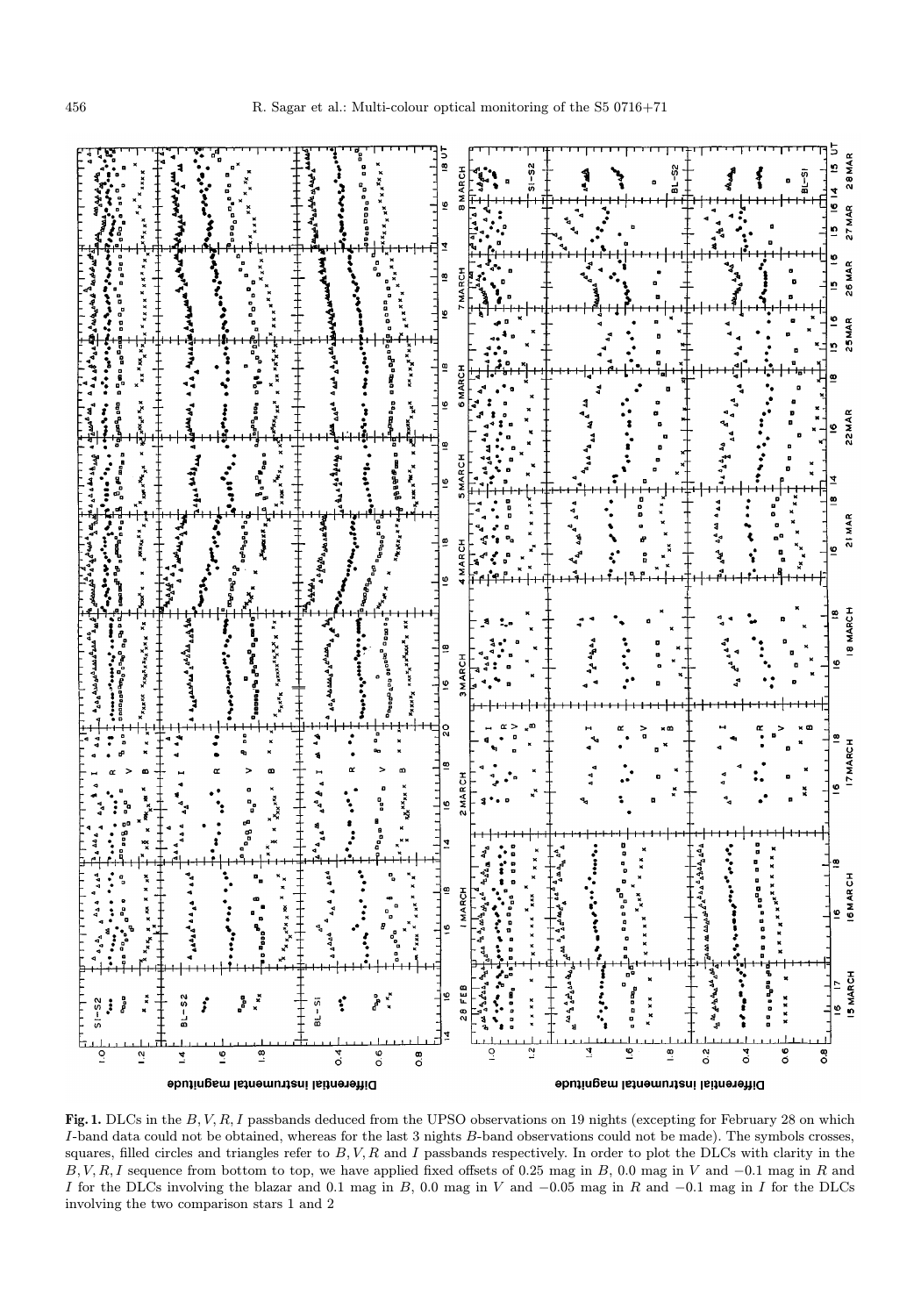

Fig. 2. DLCs in the R and I passbands obtained at VBO for 5 consecutive nights. The temporal overlap with the UPSO data on the first 3 nights (Fig. 1) shows good consistency between the two datasets. Note that the comparison star 1 is common to the two datasets. For clarity in plot, the offsets applied are  $-0.1$  mag in both R and I for the DLCs involving the blazar, and  $-0.1$  mag in I and 0.0 mag in R for the DLCs involving the two comparison stars 1 and 3

by Ghisellini et al. (1997) shows that the source brightened after JD = 2449720, remained bright for  $\sim$ 50 days, and then faded rapidly to reach a minimum intensity level around  $JD = 2449800$ . Thus in the long-term optical variability of the blazar, events with rapid brightening as well as fading (only one in both cases) have been observed in the above mentioned two  $R$  passband light curves. It has to be noted that the durations of both events are almost the same about 30 days.

The average calibrated  $B, V, R$  and I magnitudes of the blazar during present observations are ∼14.7, 14.2, 13.8 and 13.3 respectively. A comparison of these numbers and the present light curve (Fig. 4) with optical light curves given by Ghisellini et al. (1997) indicates that during the entire period (∼30 days) of our campaign, the blazar was in a relatively low state without any rapid large amplitude  $(\geq 1 \text{ mag})$  brightening or fading as the exhibited maximum variations are only ∼0.2 mag in all four passbands.

#### 4.2. Inter-night variability

As seen from Fig. 3, the blazar remained moderately active during the 4-weeks of monitoring, the observed variations often being much larger than the rms scatter of the relative magnitudes of the pair of comparison stars, which is

Table 3. Clearly defined outbursts of the blazar S5 0716+71

| Date     | Amplitude | Duration       |
|----------|-----------|----------------|
| March 94 | (mag)     | $\rm (days)$   |
| 2        | 0.08      | 2              |
|          | 0.14      | $\overline{2}$ |
|          | 0.20      |                |
| 18       | 0.24      |                |
| 26       | 0.12      | 2              |

found to be ∼0.014 mag for all the four passbands. Table 3 lists the date, amplitude and duration of those outbursts whose profiles are clearly defined. There seems to be a weak correlation between amplitude and duration of the flares in the sense larger the amplitude longer its duration. For shorter duration flares, the rising and decaying times appear approximately equal and profiles are symmetric with no indications of a "plateau" longer than one day. Similar behaviour has also been noticed by Ghisellini et al. (1997). For the largest outburst, the profile is asymmetric with rising time about one day and decaying time about 3 days.

From the DLCs of all 4 passbands, it appears that the blazar outbursts are superposed on a constant base level emission. This behaviour differs from those observed during the extended optical monitoring campaigns of Wagner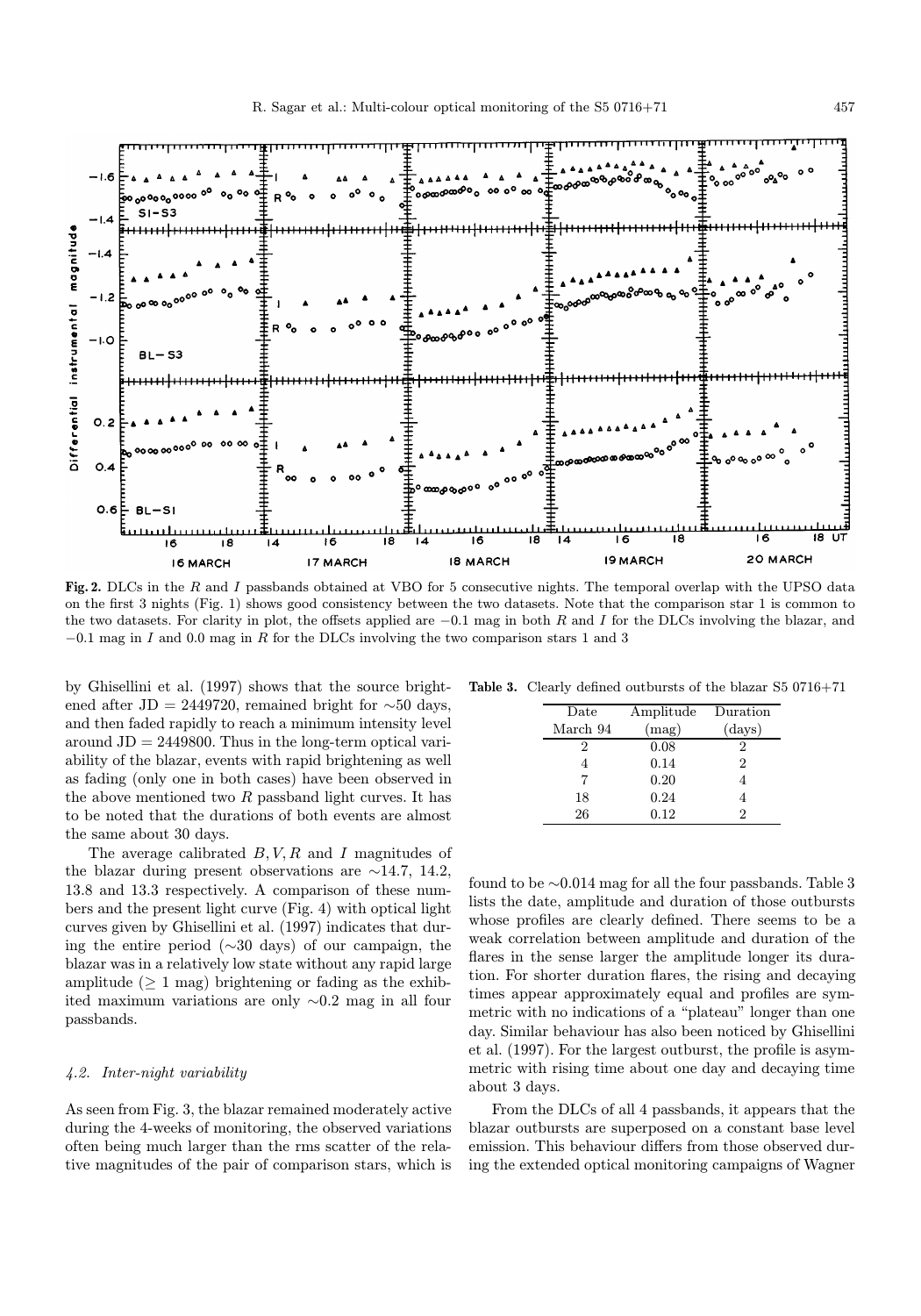

Fig. 3. Compressed DLCs generated from the profiles shown in Figs. 1 and 2. These DLCs represent only the data acquired during the first and the last hour of the individual nights. In order to enhance clarity, we have applied fixed offsets of 0.45, 0.0,  $-0.2$  and  $-0.35$  magnitudes, respectively, to the B,V,R and I-band DLCs of the blazar. The corresponding offsets for the DLCs of the comparison stars are 0.1, 0.0, −0.1 and −0.25 magnitudes, respectively. Note that the gap in the R and I data of UPSO on March 19 and 20 has been filled using the VBO observations, since one of the comparisons star 1 was common to the two datasets

et al. (1996) and Ghisellini et al. (1997) when the base levels were found to either drop from a "high" to a "low" state or vice-versa by almost a factor of 2 or so within about a day (see also Quirrenbach et al. 1991). The quasiperiodicity of the optical light curve with a characteristic time scale of 1 day, which was then found to persist for a week is not clearly evident during our observations, only some indication of it is present during the first week (Fig. 3). A rigorous comparison of the present data with the earlier dataset would be difficult, because the location of this blazar restricted the monitoring from India during the month of March to just 4-6 hours per night, at most, thereby leaving large gaps in the light curves. It is clear, nonetheless, that in all four passbands the blazar exhibited variations of up to ∼0.2 mag between two consecutive nights, as measured relative to both comparison stars. Furthermore, the light curves in the four passbands are tightly correlated, indicating that the spectrum of the flaring component is not much different from that of the "base" emission. Recall that a close similarity of the light curves at  $R, V$  and  $B$  during the quasi-periodic variations was also noticed during the 1990 campaign (Quirrenbach et al. 1991; Wagner et al. 1996). However, the campaign by Ghisellini et al. (1997) indicates that in the "low" optical state of the blazar, the  $(B - R)$  spectral index responds to fast optical variations occurring on day-like time scales, the spectrum becoming bluer with increasing brightness in R.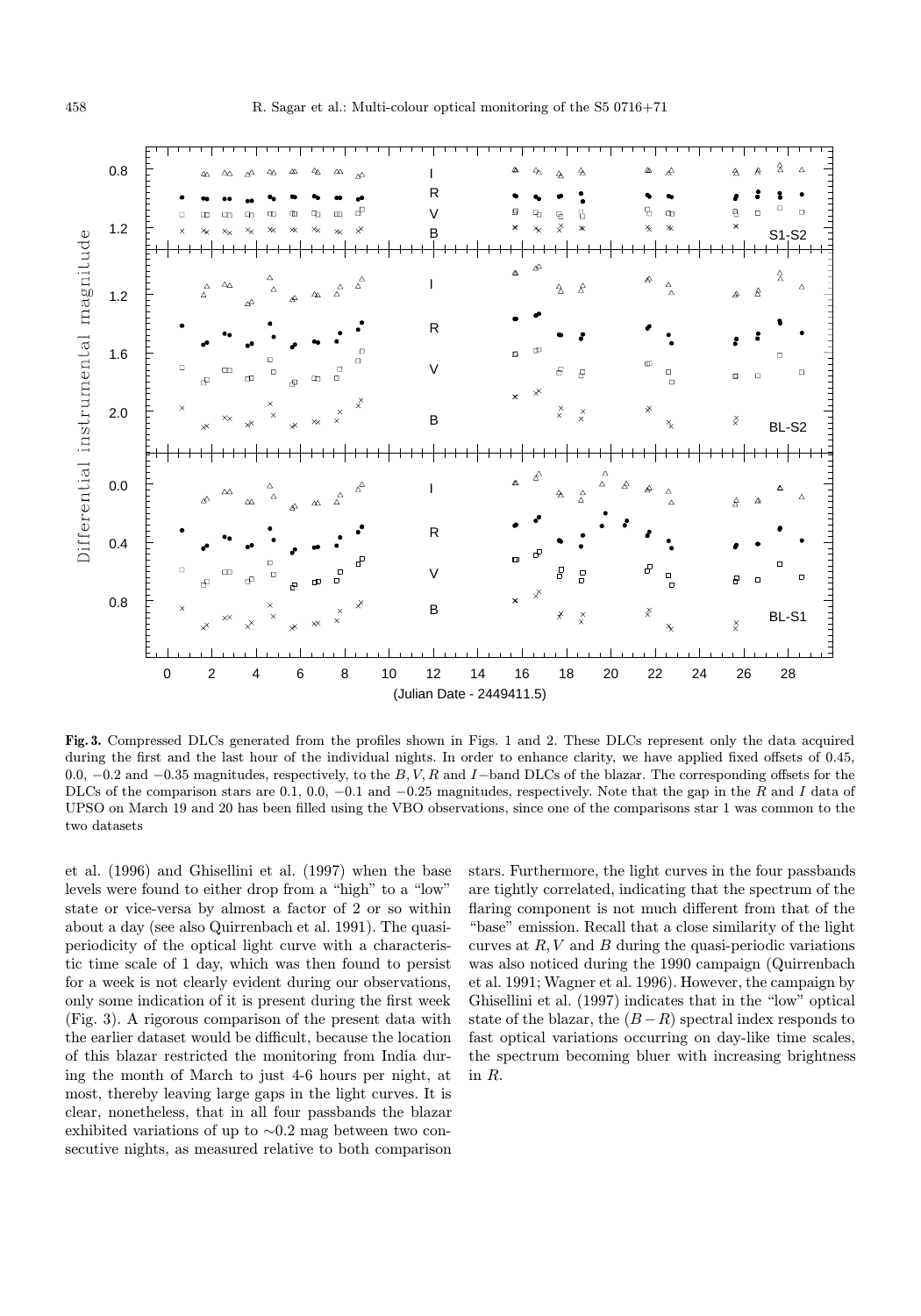#### 4.3. Flux-optical spectral index correlation

In order to study the correlation between flux and optical spectral index  $(\alpha_{BI})$  defined by the BVRI values of present observations, we plot the standard  $R$  magnitude and  $\alpha_{BI}$  against time in Fig. 4. We determined the R values from the compressed DLCs presented in Fig. 3 and the calibrated R magnitude of star 1 given in Table 1. The spectral index  $\alpha_{BI}$  has been calculated by a least-square linear fit procedure, after dereddening the observed calibrated flux of the blazar in BV RI passbands. For this, following Ghisellini et al. (1997), the reddening corrections were taken as  $A_B = 0.30, A_V = 0.23, A_R = 0.19$ and  $A_I = 0.14$  magnitudes. The regression coefficients of the linear fit are always  $\sim$ 1. The values of  $\alpha_{BI}$  obtained in this way vary from 0.81 to 1.01 with a mean value of  $0.84 \pm 0.043$ , and do not have any significant correlation with the flux (see Fig. 4). Ghisellini et al. (1997) have also obtained a similar result. However, the values of their spectral index,  $\alpha_{BR}$  have some what larger range (from 0.81 to 1.15) and higher mean value, 0.94.

## 4.4. Intra-night variability

An important issue in the variability studies concerns the shape(s) of the profiles of the flares. For some of the densely monitored blazars, the large individual optical flares seen on the time-scale of  $\approx$ 1 day are characterized by exponential growth and decay profiles, as, e.g., in the cases of the intra-day variable blazars PKS 2155−304 (Urry et al. 1993) and S5 0954+658 (Wagner et al. 1993). In contrast, the individual flares on day-like time scale recorded in 1990 and 1994-95 optical monitoring of the present blazar S5 0716+71 are well described by linear profiles (cf. Wagner et al. 1996; Ghisellini et al. 1997). Since any dichotomy of this nature can signify fundamentally different emission processes, we have made an attempt to determine the shapes of the individual optical flares of S5 0716+71 recorded during our campaign.

As seen from Figs. 1 and 2, the blazar showed on 3 nights prominent optical flares with rates  $\geq 0.01$  mag per hour, sustained over a minimum of two hours (see also, Fig. 5). Note that the positive bump peaking around  $19<sup>h</sup>$ UT on the DLCs of March 4 is clearly related to the variation of the comparison star 1 (Fig. 1) and hence we have ignored the affected portion of the blazar DLC from subsequent analysis. Since all three flares indicate a linear temporal variation on the magnitude scale, we have fitted least-square regression lines to these flaring segments of the DLCs. These best-fit lines are shown in Fig. 5 and their slopes are given in Table 4, together with the regression coefficients. It is interesting that for each flare the slopes are essentially the same for the different passbands. The difference in the slopes is always  $\leq 1\sigma$ . It is therefore not statistically significant. Moreover, the regression coefficients

Table 4. Slopes and regression coefficients  $(\gamma)$  of the leastsquare linear fits to the intra-night magnitude variations

| Date     | Filter | $_{\rm DLC1}$      |          | $_{\rm DLC2}$                                   |          |
|----------|--------|--------------------|----------|-------------------------------------------------|----------|
| March 94 |        | slope $\pm \sigma$ | $\gamma$ | slope $\pm \sigma$                              | $\gamma$ |
| 4        | B      | $0.030 + 0.002$    | 0.99     | $0.024 + 0.002$                                 | 0.95     |
|          | V      | $0.030 + 0.002$    | 0.99     | $0.024 + 0.002$                                 | 0.95     |
|          | R.     | $0.028 + 0.003$    | 0.96     | $0.022 + 0.002$                                 | 0.93     |
|          | I      | $0.029 + 0.002$    | 0.92     | $0.020 \pm 0.002$                               | 0.89     |
|          |        |                    |          |                                                 |          |
| 7        | B      |                    |          | $-0.020 \pm 0.003$ 0.91 $-0.019 \pm 0.002$ 0.93 |          |
|          | V      |                    |          | $-0.017 \pm 0.004$ 0.80 $-0.017 \pm 0.003$ 0.84 |          |
|          | R.     |                    |          | $-0.015 \pm 0.001$ 0.96 $-0.015 \pm 0.001$ 0.94 |          |
|          | I      |                    |          | $-0.014 \pm 0.001$ 0.96 $-0.014 \pm 0.001$ 0.89 |          |
|          |        |                    |          |                                                 |          |
| 18       | B      |                    |          | $-0.027 \pm 0.004$ 0.97 $-0.030 \pm 0.010$ 0.88 |          |
|          | V      |                    |          | $-0.027 \pm 0.008$ 0.88 $-0.018 \pm 0.008$ 0.77 |          |
|          | R.     |                    |          | $-0.035 + 0.004$ 0.94 $-0.014 + 0.008$ 0.88     |          |
|          |        |                    |          | $-0.028 \pm 0.006$ 0.78 $-0.010 \pm 0.008$ 0.37 |          |
|          |        |                    |          |                                                 |          |

for the linear fits are  $\geq 90\%$  in all cases, excepting the I-band profile on March 18 which is noisy, as evident from the DLC of the comparison stars (Fig. 1). Thus, at least over the few hours spanned by these observations, all the three prominent events of intra-night variability can be described by linear trends on magnitude scale (which, therefore, corresponds to an exponential intensity variation). Similar linear intra-night magnitude variations in  $B$  and  $R$ bands have been noticed by Ghisellini et al. (1997) on two occasions. Unfortunately, none of the flaring segments of the present DLCs encompass the intensity turnover point (which is not unexpected considering the modest durations of these DLCs). Therefore, the question of linear vis-a-vis exponential variation cannot yet be settled conclusively, though an exponential intensity variation seems to be consistent with all the prominent intra-night flares recorded in the present as well as Ghisellini et al. (1997) optical observations of S5 0716+71. It would be of great interest to enquire if the shapes (linear/exponential) of the outbursts of a given blazar depend on the time-scale of the outburst and whether they vary from one occasion to another.

## 4.5. Search for ultra-rapid fluctuations

Since on many nights in the present campaign, a fairly dense temporal coverage was achieved simultaneously in the different passbands, it is possible to look for any ultrarapid fluctuations on time scales shorter than ∼1 hour. In particular, such events can provide important clues to relativistic beaming of the AGN's optical radiation (e.g., Guilbert et al. 1983). Indeed, based on the 1990 campaign substantial flickering of this blazar on time scales as short as ∼15 min was inferred from the structure function analysis of the optical light curve (Wagner et al. 1996). A close look at Fig. 1 reveals many events of ultra-rapid fluctuations, often occurring in more than one passband simultaneously. Table 5 provides a log of such individual events which were detected during almost every observing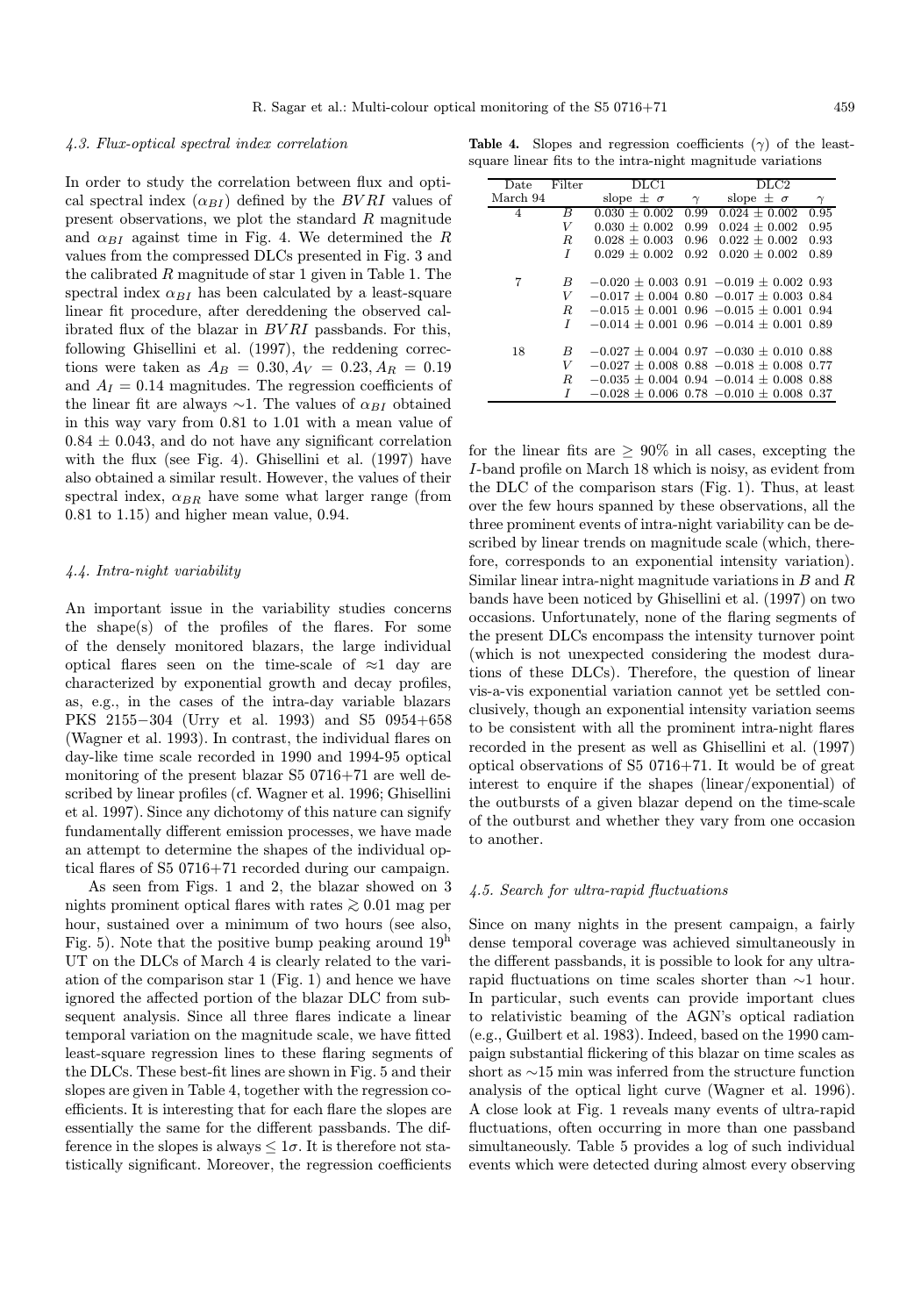

Fig. 4. The light curve in the R passband (lower panel) is compared with the corresponding optical spectral index  $\alpha_{BI}$  (upper panel)

run. However, it turned out that practically each one of these fluctuations is due to one of the comparison stars, since the simultaneous DLC relative to the other comparison star does not show the corresponding fluctuation. The only exception is a 0.15 mag jump seen at ∼16.5 UT on March 3; however, its reality is uncertain since the feature is a single data point seen only on the V -band DLC (Fig. 1). Thus, the availability of differential light curves using multiple comparison stars serves as a powerful discriminator and a safeguard against serious misinterpretation of the data. It may be noted that the amplitudes of these ultra-rapid fluctuations are typically of order of a few percent and thus the present optical data of 1994 do not exclude the possibility of the blazar exhibiting lower level ultra-rapid variations, similar to those inferred by Wagner et al. (1996) from the statistical analysis of the 1990 light curves of this blazar.

## 5. Conclusions

The dense temporal  $B, V, R$  and  $I$  CCD monitoring of the variable blazar  $S5 0716 + 71$  is presented over a total duration of about 4-weeks. These observations along with the optical monitoring carried out by Wagner et al. (1996)

Table 5. Rapid intensity fluctuation events seen on the DLCs, and the comparison stars most likely responsible for the events

| Date             | UΤ           | Amplitude Filter(s) |            | Responsible    |
|------------------|--------------|---------------------|------------|----------------|
| March 94 (hours) |              | (mag)               |            | $_{\rm star}$  |
|                  | 18.8         | 0.06                |            | 1              |
| 15               | 17.1         | 0.05                | V          | 2              |
| 16               | 17.2         | 0.03                | B, V, R, I | 2              |
| 17               | 18.5         | 0.05                | $_{R}$     | 3              |
| 19               | >17          | 0.10                | R, I       | 1              |
| 21               | 16.3         | 0.03                | R, I       | 2              |
| 22               | 15.2         | 0.05                | B          | 1              |
| 22               | 16.9         | 0.06                | V, R, I    | 2              |
| 25               | 15.8         | 0.05                | B, V, R, I | 1              |
| 26               | 15.5         | 0.06                | R, I       | 2              |
| 28               | $\sim\!\!15$ | 0.05                | R          | $\overline{2}$ |

and by Ghisellini et al. (1997) have been used to derive the following useful results:

1. The present light curves in all four passbands show tight correlation. This indicates that the optical spectrum of the flaring component is similar to that of the base emission. It appears that the blazar outbursts are superposed on a constant base level emission.